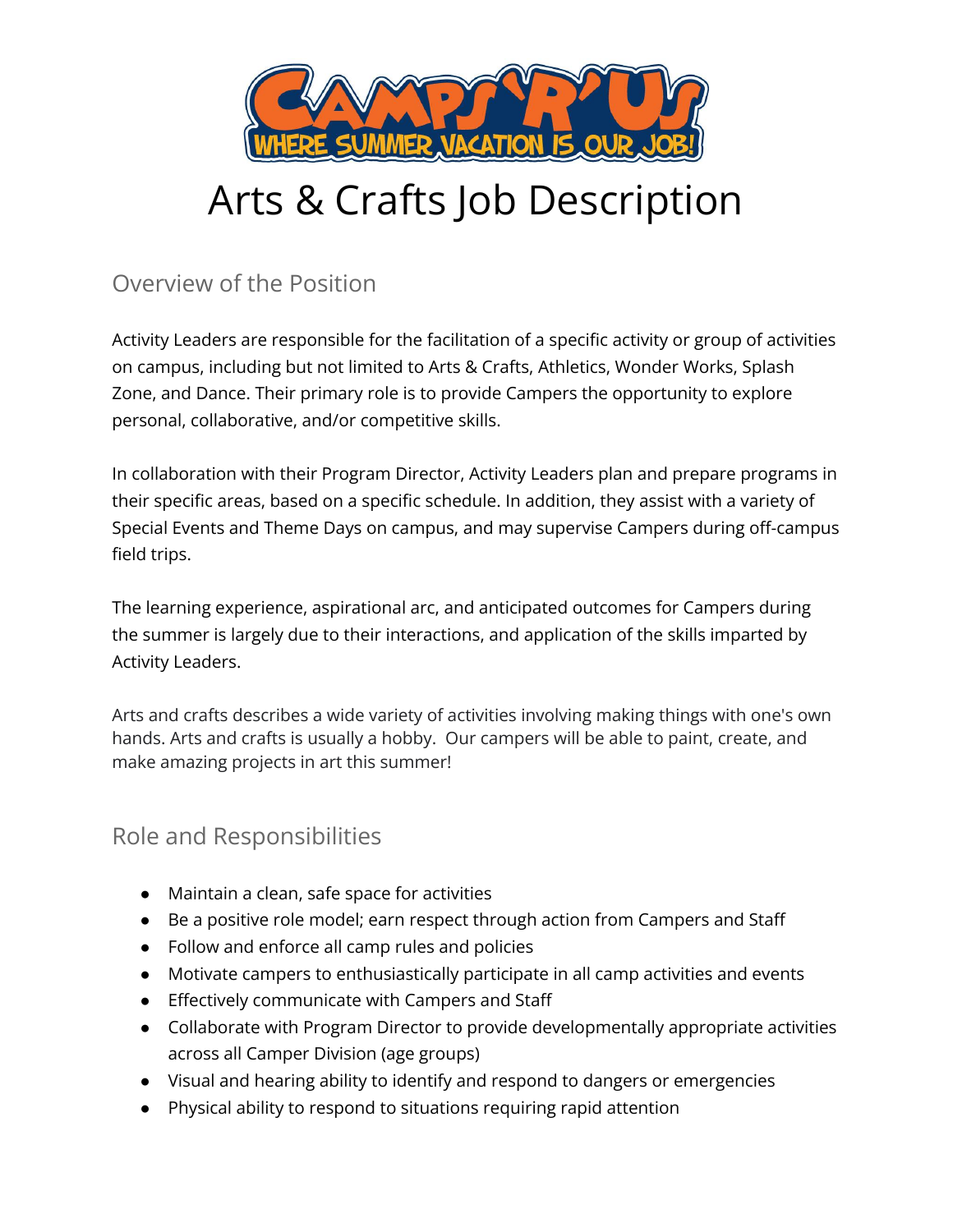- Physical strength, endurance, and patience to maintain constant supervision throughout camp
- Art supplies should always be kept neat and organized at all times.
- The Art Activity Lead and Assistant should have all materials and supplies prepped before the Campers arrive.
- All materials should be set up and ready to use.
- After Campers take their seats, the Art Activity Lead will explain and display what the project will be.
- They will break down directions step by step and answer any questions along the way.
- They will work together to assist the Campers to help complete their projects.
- At the end of each art period the Art Activity Lead and Assistant will clean up and reset for the next group.
- All projects must be moved and stored in a separate location to dry for the next day.
- Art projects MUST go home the day that they are completed.
- The Art Activity Lead and Assistant are responsible for setting up the distribution of the art projects at the end of the day. Any completed projects should be brought to the front desk at the end of each camp day.
- Projects should be organized by group in bins and as each Camper is called for dismissal, the project should be handed to the Camper on their way out.

## Materials Needed

- 1. Table/Chairs
- 2. Large roll of paper to cover tables
- 3. Theme Day bins
- 4. Gallons of different colors of paint
- 5. Kid scissors
- 6. Plastic cups (to put paint in)
- 7. Large Paint Brushes
- 8. Small Paint Brushes
- 9. Gallons of glue
- 10. Beads
- 11. String
- 12. Lanyard
- 13. Large containers of glitter
- 14. Hot Glue Gun
- 15. Hot Glue Gun Sticks
- 16. Pipe Cleaners
- 17. Markers
- 18. Crayons
- 19. Sharpies
- 20. Googly Eyes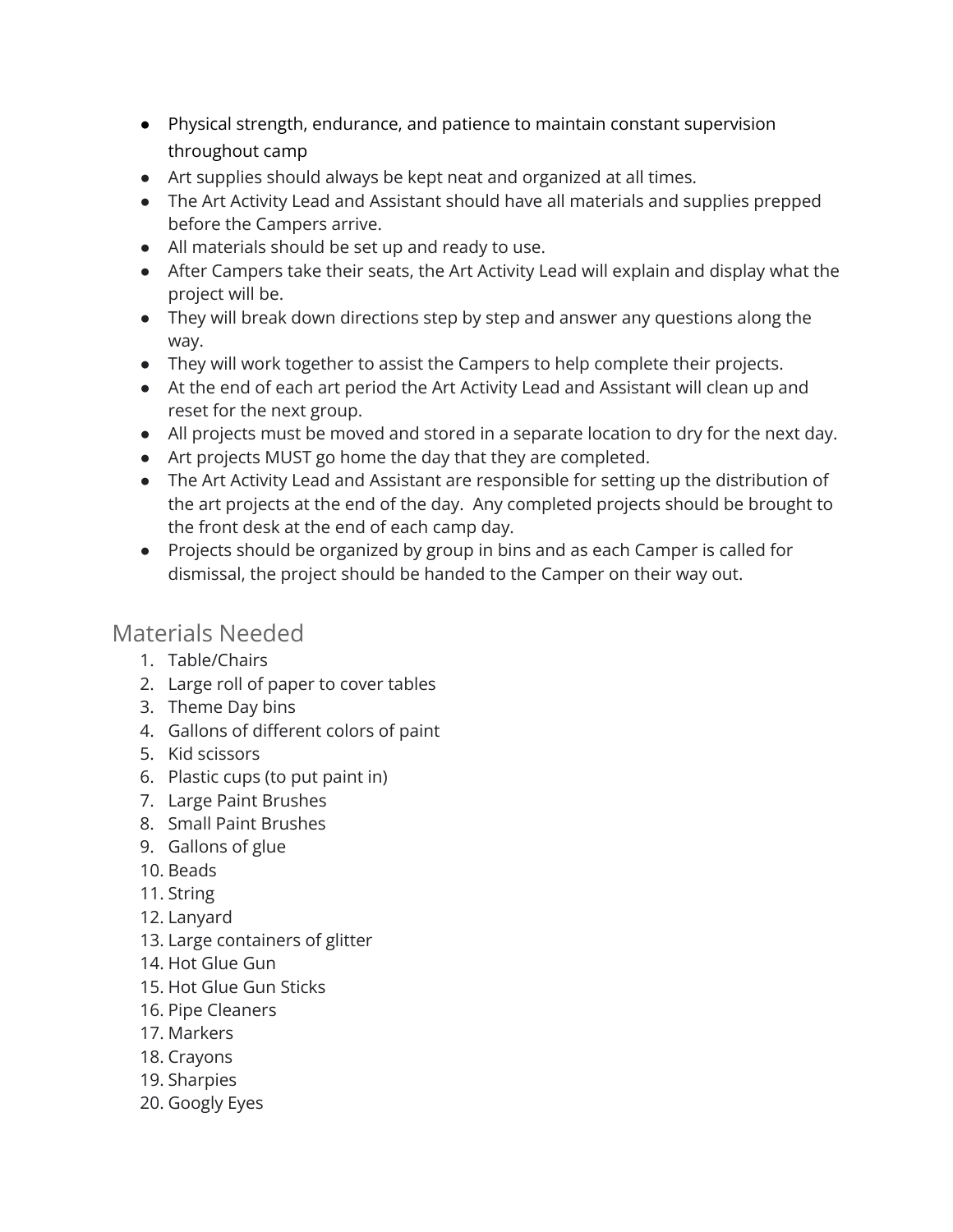- 21. Various Stencils
- 22. Puffy Paints
- 23. Construction Paper
- 24. Tissue Paper
- 25. White Paper (Coloring)

### Set-Up

- 1. One large table in center of the room (combining 4 smaller tables together)
- 2. Approximately 25 chairs around the table.
- 3. Tables should be covered with paper (to keep them clean)
- 4. For some campuses, smaller separate tables may be the only option.

# Sample Theme Weeks for Summer 2022

Specific details, requirements, and projects will be provided prior to the start of camp.

|                | Week 1       | Week 2         | Week 3       | Week 4           | Week 5        | Week 6           | Week 7           | Week 8        |
|----------------|--------------|----------------|--------------|------------------|---------------|------------------|------------------|---------------|
| <b>Bald</b>    | Crazy<br>Hat | All Star       | Luau         | Summe<br>rween   | Mardi<br>Gras | Kindnes<br>s Box | Nickelo<br>deon  | Fiesta<br>Day |
| <b>Bell</b>    | All Star     | Luau           | Crazy<br>Hat | Summe<br>rween   | Mardi<br>Gras | Kindnes<br>s Box | Nickelo<br>deon  | Fiesta<br>Day |
| <b>DP</b>      | All Star     | Crazy<br>Hat   | Luau         | Summe<br>rween   | Mardi<br>Gras | Kindnes<br>s Box | Nickelo<br>deon  | Fiesta<br>Day |
| <b>ER</b>      | All Star     | Mardi<br>Gras  | Luau         | Summe<br>rween   | Crazy<br>Hat  | Kindnes<br>s Box | Nickelo<br>deon  | Fiesta<br>Day |
| Farm           | All Star     | Crazy<br>Hat   | Luau         | Summe<br>rween   | Mardi<br>Gras | Nickelo<br>deon  | Kindnes<br>s Box | Fiesta<br>Day |
| <b>Hicks</b>   | Crazy<br>Hat | All Star       | Luau         | Summe<br>rween   | Mardi<br>Gras | Kindnes<br>s Box | Nickelo<br>deon  | Fiesta<br>Day |
| <b>Meville</b> | All Star     | Summe<br>rween | Luau         | Crazy<br>Hat     | Mardi<br>Gras | Kindnes<br>s Box | Nickelo<br>deon  | Fiesta<br>Day |
| St. J          | Crazy<br>Hat | All Star       | Luau         | Kindnes<br>s Box | Mardi<br>Gras | Summe<br>rween   | Nickelo<br>deon  | Fiesta<br>Day |
| Syo            | All Star     | Crazy          | Luau         | Summe            | Mardi         | Kindnes          | Nickelo          | Fiesta        |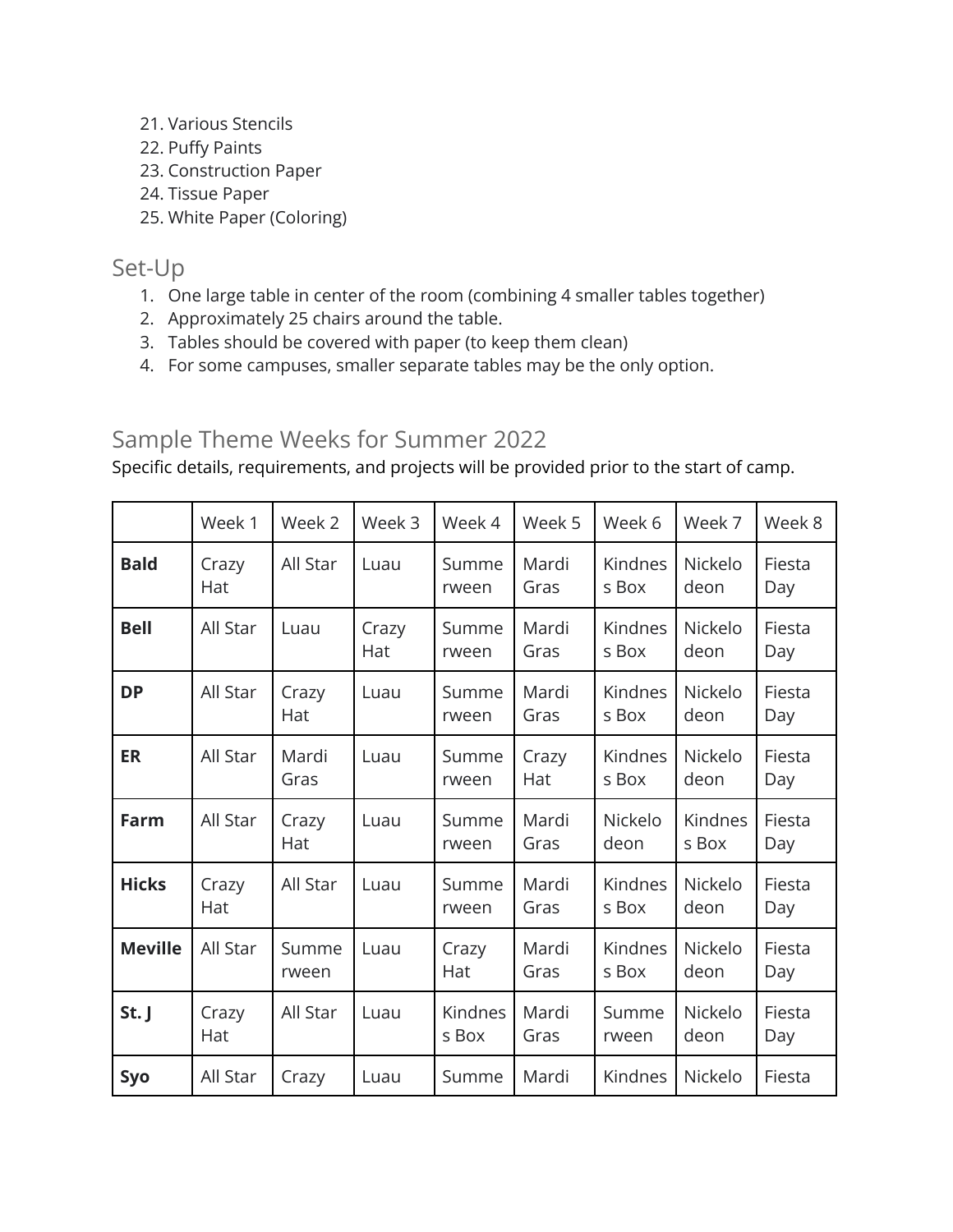|               |              | Hat           |      | rween          | Gras          | s Box            | deon             | Day           |
|---------------|--------------|---------------|------|----------------|---------------|------------------|------------------|---------------|
| <b>Valley</b> | All Star     | Mardi<br>Gras | Luau | Summe<br>rween | Crazy<br>Hat  | Nickelo<br>deon  | Kindnes<br>s Box | Fiesta<br>Day |
| <b>Willie</b> | Crazy<br>Hat | All Star      | Luau | Summe<br>rween | Mardi<br>Gras | Kindnes<br>s Box | Nickelo<br>deon  | Fiesta<br>Day |

## Immediate Supervisors

Program Director Creative Director

# Arts and Crafts Eligibility

Activity Leaders should be former Camps 'R' Us Counselors with at least 2 years of camp experience and should be at least 18 years old, though preference is given to applicants 21 years and older. Interest, aptitude, or documented expertise in art and/or crafting. Additional relevant experience will be considered when specific eligibility requirements within the camp experience are not met.

# Training Requirements

Activity Leaders are required to be certified in American Red Cross Responding to Emergencies First Aid, CPR/AED for Professional Rescuers, and Anaphylaxis response.

In addition, Activity Leaders are required to attend and complete all assigned pre-season training and orientation sessions, both on-line and in person, and must actively participate in Campus set-up.

### **Hours**

Monday- Friday 8:30 AM - 5:10 PM